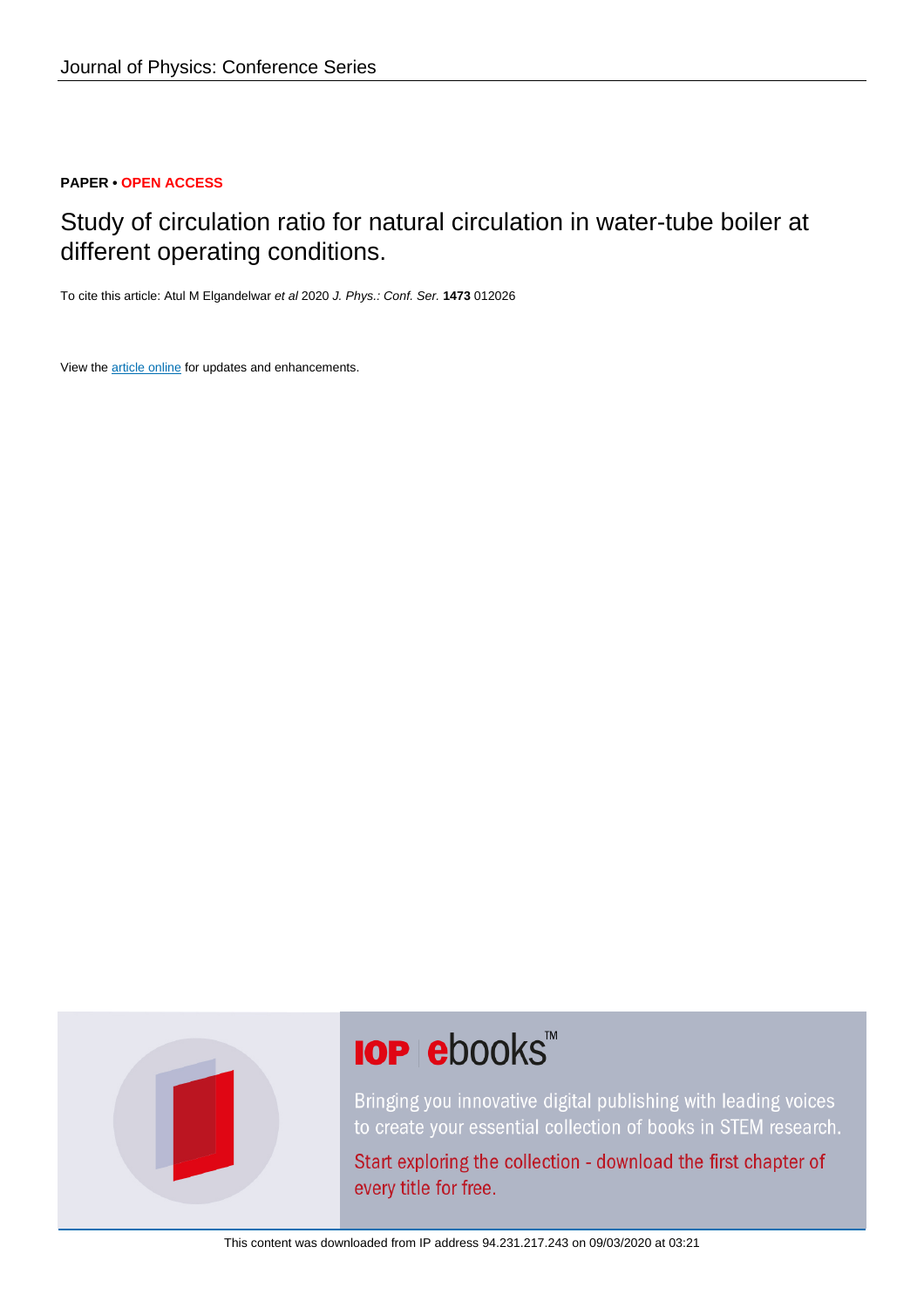# **Study of circulation ratio for natural circulation in water-tube boiler at different operating conditions.**

**Atul M Elgandelwar<sup>1</sup> , R S Jha<sup>2</sup> , Mandar M Lele <sup>3</sup>**

<sup>1</sup> Research Scholar, Mechanical Engineering Department, Maharashtra Institute of Technology Kothrud, Pune. SPPU (India)

<sup>2</sup> Research Scholar, School of Mechanical Engineering, MIT-WPU & Head,

Innovation at Heating SBU, Thermax India Limited, Pune. (India)

<sup>3</sup> Professor, Mechanical Engineering Department, MIT College of Engineering Kothrud, Pune. SPPU (India)

E-mail: atulpavani@gmail.com

**Abstract**. The basic objective of the paper is to identify the desired circulation ratio for the natural circulation of water tube boilers in different operating conditions. This requires the basic study of heat flux and the mode of the boiling heat transfer, and the phenomenon like departure from nucleate boiling and tube overheating. The parameters, which need to be studied are heat flux, pressure, dryness fraction, void fraction, liquid velocity and their impact on the required circulation ratio. For a natural circulation boiler, the circulation ratio is one of the most important design parameters as the other design parameter like critical heat flux and skin temperature are mainly derived from the circulation ratio. The required circulation ratio can vary with the boiler pressure, liquid velocity and maximum heat flux. This study is intended to provide input for the safe and optimum design of a natural circulation boiler.

#### **1. Introduction**

The continuous motion of water and steam mixture ensures continuous and efficient removal of heat from the heating surface of the boiler. This motion is usually referred to as circulation. Boilers with natural circulation have a wide range of applications such as power cycles and industrial heating processes. The motive force driving the steam/water mixture through the tubes (water tube boilers) or over tubes (fire tube boilers) in natural-circulation systems is the difference in density between cooler water in the downcomer circuits and the steam/water mixture in the riser tubes. This flow must be adequate to cool the tubes and prevent overheating. As this flow involves two-phase flow, the flow pattern is a very important parameter in designing of the steam generator. The flow pattern strongly affects the flow stability and heat transfer characteristics in a steam generating equipment. This study explains the role of the circulation ratio on the efficient and reliable operation of a boiler.

#### **2. Boiler Circulation**

Boilers are designed with economizer, evaporator and superheater depending on the design parameters. Economizers add sensible heat to water. The economizer water outlet temperature will be closer to saturation temperature. The water is forced through the economizer by the boiler feed pumps. Evaporators may be multi-tubular shells, water wall tubes, boiler bank tubes or bed coils as in fluidized bed combustion (FBC) boiler. In evaporators, the latent heat is added. The addition of heat is done at boiling temperature. Superheaters add heat to steam. That is the heat added to steam leaving the Boiler

Content from this work may be used under the terms of the Creative Commons Attribution 3.0 licence. Any further distribution of this work must maintain attribution to the author(s) and the title of the work, journal citation and DOI. Published under licence by IOP Publishing Ltd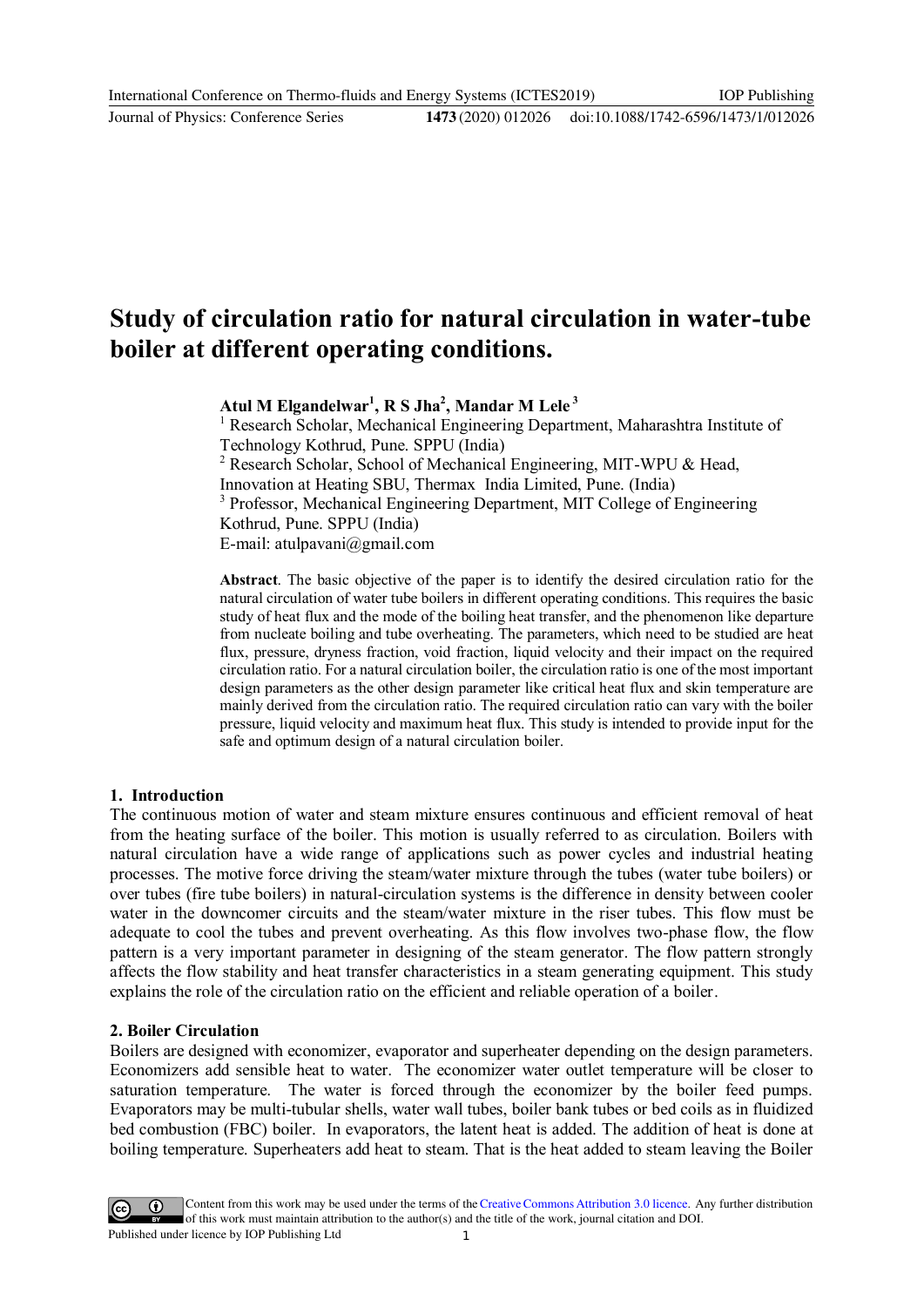International Conference on Thermo-fluids and Energy Systems (ICTES2019) Journal of Physics: Conference Series **1473** (2020) 012026 IOP Publishing doi:10.1088/1742-6596/1473/1/012026 steam drum / Boiler shell. The steam passes through the Superheater tubes under the boiler operating pressure.

Boiler Circulation is the movement of water, mixture of steam & water, or steam through the boiler. Saturated water is, the densest in a boiler circuit, and may contain some steam bubbles. Figure 1. shows the typical arrangement for the water-tube, natural-circulation boiler with an external steam drum and external downcomers and riser pipes. Feedwater enters the drum from an economizer. This mixes with the steam/ water mixture inside the drum. Downcomers carry the resultant cool water to the bottom of the evaporator tubes while external risers carry the water/steam mixture to the steam drum. The heat transfer tubes also act as risers for generating steam.



 **Figure 1.**Circulation circuit of boiler

Tube failures occur due to conditions known as departure from nucleate boiling (DNB) when the actual heat flux in the boiling circuit exceeds a critical value known as critical heat flux-a function of the variables. When this occurs, the rate of bubble formation is so high compared to the rate at which they are carried away by the mixture that the tube is not cooled properly, resulting in overheating and failure. If there is not enough flow through a riser tube the tube metal will get overheated and maybe burst.



**Figure 2**.Riser fluid flow

# **3. Circulation Ratio**

The ratio of the actual mass flow through the circuit to the steam generated is called circulation ratio.

$$
Circulation ratio = \frac{ms + mw}{ms}
$$
 (1)

This is primarily the reciprocal of the outlet dryness fraction. The circulation ratio is the function of tube diameter, no. of tubes, tube orientation, rate of heat transfer  $\&$  the available height.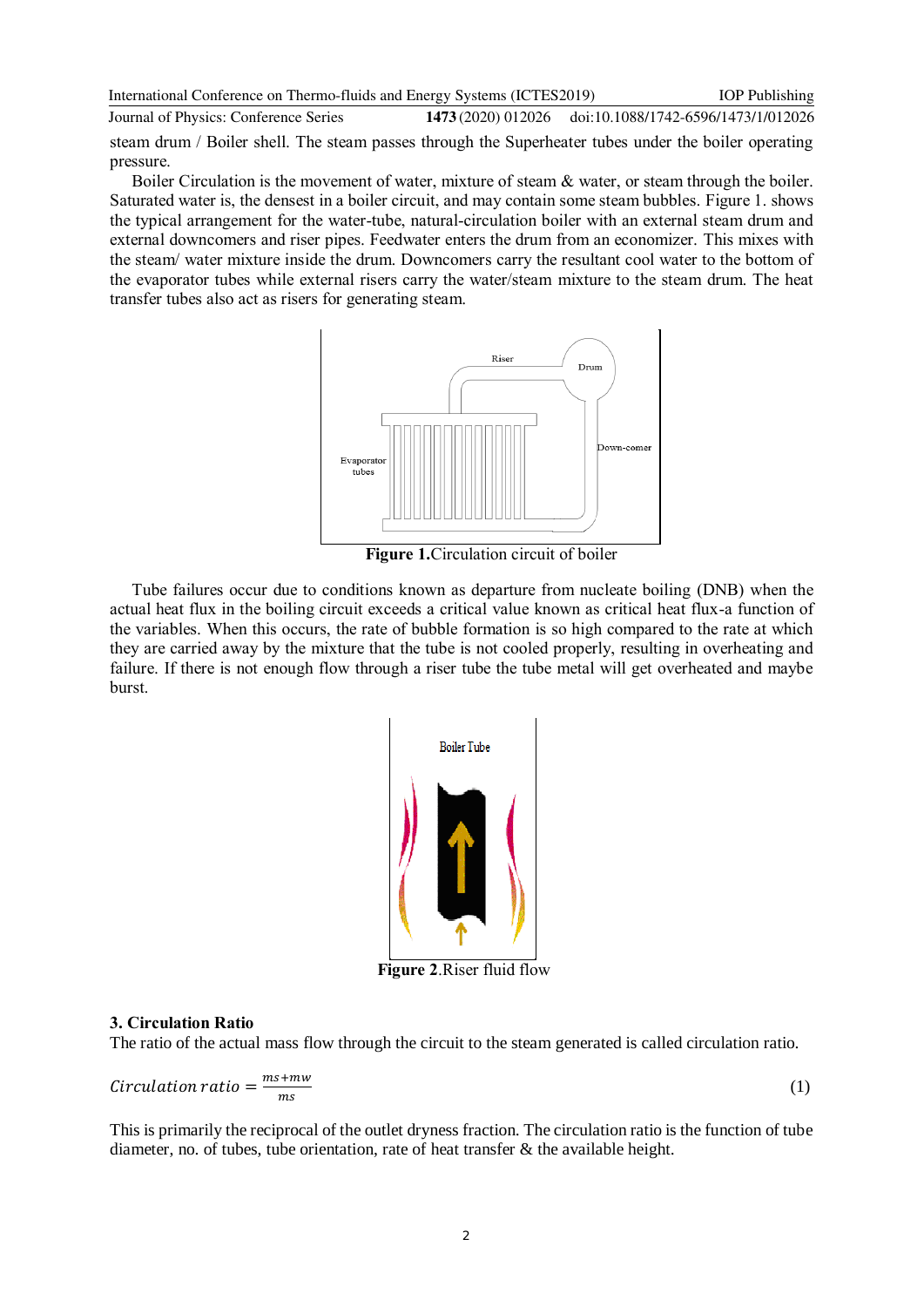IOP Publishing

Journal of Physics: Conference Series **1473** (2020) 012026 doi:10.1088/1742-6596/1473/1/012026

The flow of water through a circuit should be more than the steam generated to protect the tube from overheating. The Boiler tubes, its feeding downcomer pipes, relief tubes/pipes are arranged in such a way that the desired flow be obtained to safeguard the tubes.

Circulation ratio (CR) by itself does not give a complete picture of the circulation system. CR must be used in conjunction with heat flux, steam pressure, tube size, orientation, the roughness of tubes, water quality, etc., to understand the boiling process and its reliability.

#### *The following can be the impact of the lower circulation ratio.*

Tube deformation/tube leakage failures/tube to fin weld failures take place. The failure mode varies depending upon the flow, heat input, tube size, boiler configuration, and water quality.

#### **4. Reliability criteria**

The reliability of the circulation circuit should be checked for the various flow abnormality like flow stagnation, flow reversal, flow stratification, departure from nucleate boiling, heat transfer in the dry out region.

#### *4. 1 Flow stratification*

This phenomenon mostly occurs in the tube with lower upward inclination and lower mass velocity. In this case, steam flows in the upper part of the tube and water in the lower part of the tube. This is also referred to as a separated flow. Consequently, the upper part of the tube can be overheated or burn out due to the poor steam side heat transfer coefficient. The difference in temperature of the upper and lower side of the can also cause tube bending.

Flow stratification is primarily function of flow rate, tube inclination and the heat flux. The flow rate in a horizontal tube or a tube with lower upward inclination angle should be large enough to avoid the phase stratification. If the heat flux is sufficiently low, small bubble generated can flow along the upper wall without coalescence and does not cause phase stratification.

On the other hand, at high heat flux, high velocity of two-phase mixture  $\&$  disturbances induced by high generation rate of the vapor prevent phase stratification but induce intermittent flow.

The phase stratification mainly occurs at the moderate heat flux and the lower velocity. This phenomenon is more pronounced in the horizontal tube and decreases with an increase in upward angle. The problem is aggravated with the tube with downward inclination.

The criterion for the flow stratification is mainly based on the Froude number, which is the ratio of the horizontal component of momentum and the gravity force.

One of the most common correlations for the calculation of critical velocity can be expressed as follows.

$$
\frac{j_l}{\sqrt{gd}} = 0.538\tag{2}
$$

Where,

 $j_l$ - Volumetric flux of the liquid,

 $g$  - Gravitational acceleration,

 $d$  - Tube diameter (equivalent diameter of channel cross-section)

Other correlation for the calculation of critical mass flux,  $G_{cr}$  (kg/m<sup>2</sup>s) (Styrikovich's formula) can be expressed as follows

$$
G_{cr} = 0.38k \frac{\left(\frac{\rho_l}{\rho_v}\right)^{1/2}}{\left\{\frac{\sigma}{(\rho_l - \rho_v)g}\right\}^{1/4} \left\{1 + x\left(\frac{\rho_l}{\rho_v} - 1\right)\right\}} \left(\frac{x}{1 - x}\right)^{3/4} d^{1/2}
$$
\n(3)

where,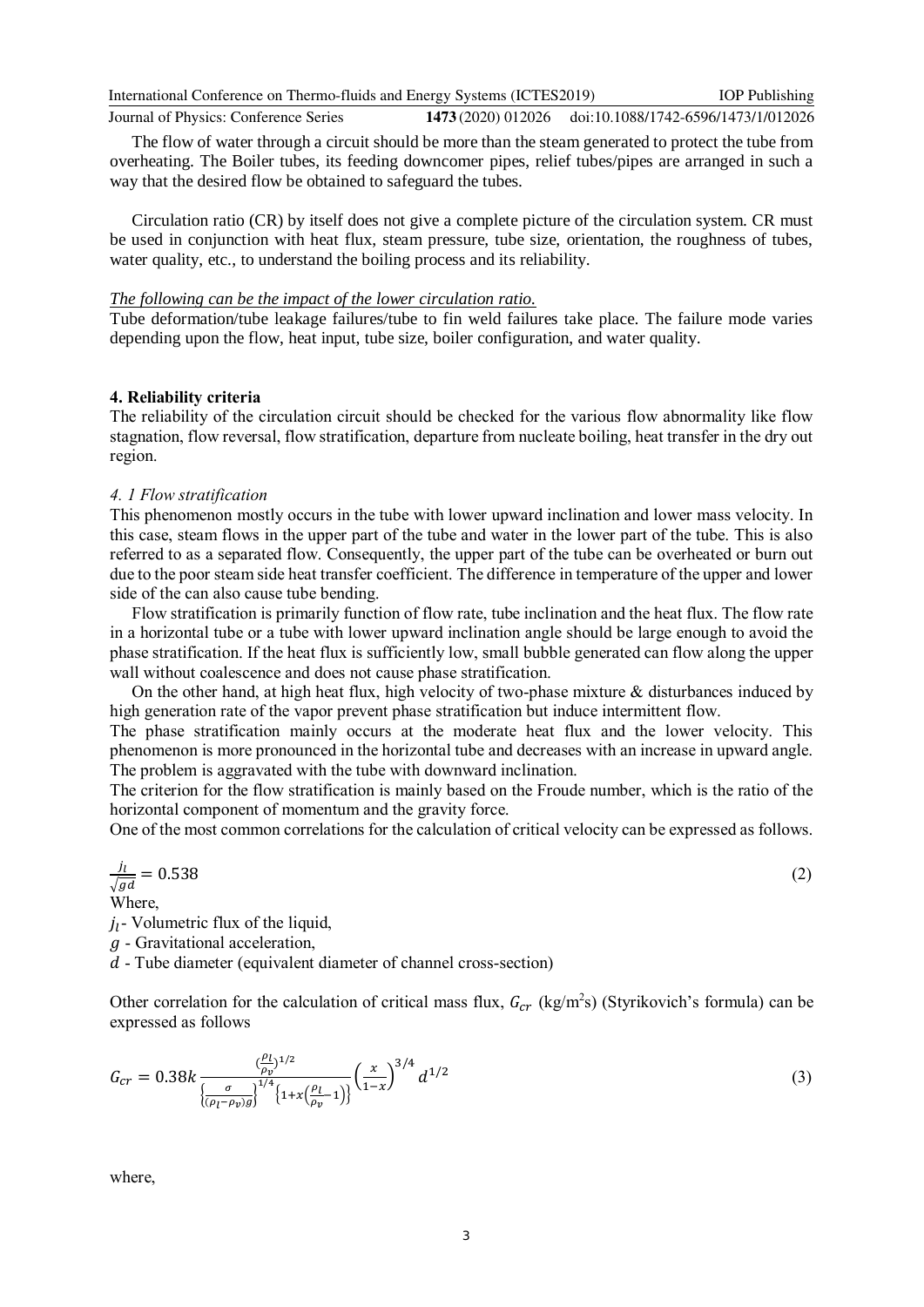IOP Publishing

Journal of Physics: Conference Series **1473** (2020) 012026 doi:10.1088/1742-6596/1473/1/012026

 $\rho_l$ - Density of liquid,  $\rho_{\nu}$ - Density of vapour,  $\sigma$  – Surface tension.  $x$  – Quality of mixture,  $j_l$ - Volumetric flux of the liquid,  $j_{v}$ - Volumetric flux of the vapour,  $k$  – Flow parameter

$$
k = \frac{\alpha}{\left(\frac{j_v}{j_v + j_l}\right)}\tag{4}
$$

where,  $\alpha$  - Void fraction

As the objective of this work is to deduce the circulation ratio, which is the reciprocal of outlet dryness fraction, one need to study the impact of velocity and pressure on the critical dryness fraction.



**Figure 3.**Stratification Criteria.

The result of this study has been plotted in figure 3. The observations can be summarized as follows. Acceptable dryness fraction decreases with an increase in velocity and the rate of increase in dryness fraction with respect to velocity decreases at higher velocity. Acceptable dryness fraction decreases with an increase in pressure.

#### *4. 2 Departure from nucleate boiling*

The nucleate boiling regime is characterized by high heat transfer coefficient, which is a very important boiler design parameter as it determines the ability of flow regime to remove the heat from the heat transfer surface. As the heat flux reaches the critical limit, the sharp reduction in the heat transfer coefficient is observed causing higher metal temperature and possible tube "burnout". This phenomenon is called departure from the nucleate boiling and the critical limit of the heat flux is called "Critical heat flux". The flow pattern and the mechanism of the heat transfer are closely associated with the boiling process.

The following are the various flow patterns and the associated mode of heat transfer.

*Subcooling boiling*- The core liquid is not saturated but bubbles are generated on the wallowing to high wall temperature  $\&$  the bubble collapse in the core liquid.

*Saturated nucleate boiling* – The fluid is in the saturated state & the bubble generated on the wall is distributed in whole tube cross-section.

*Saturated forced convective boiling*- There is a thin liquid layer with an annular flow pattern.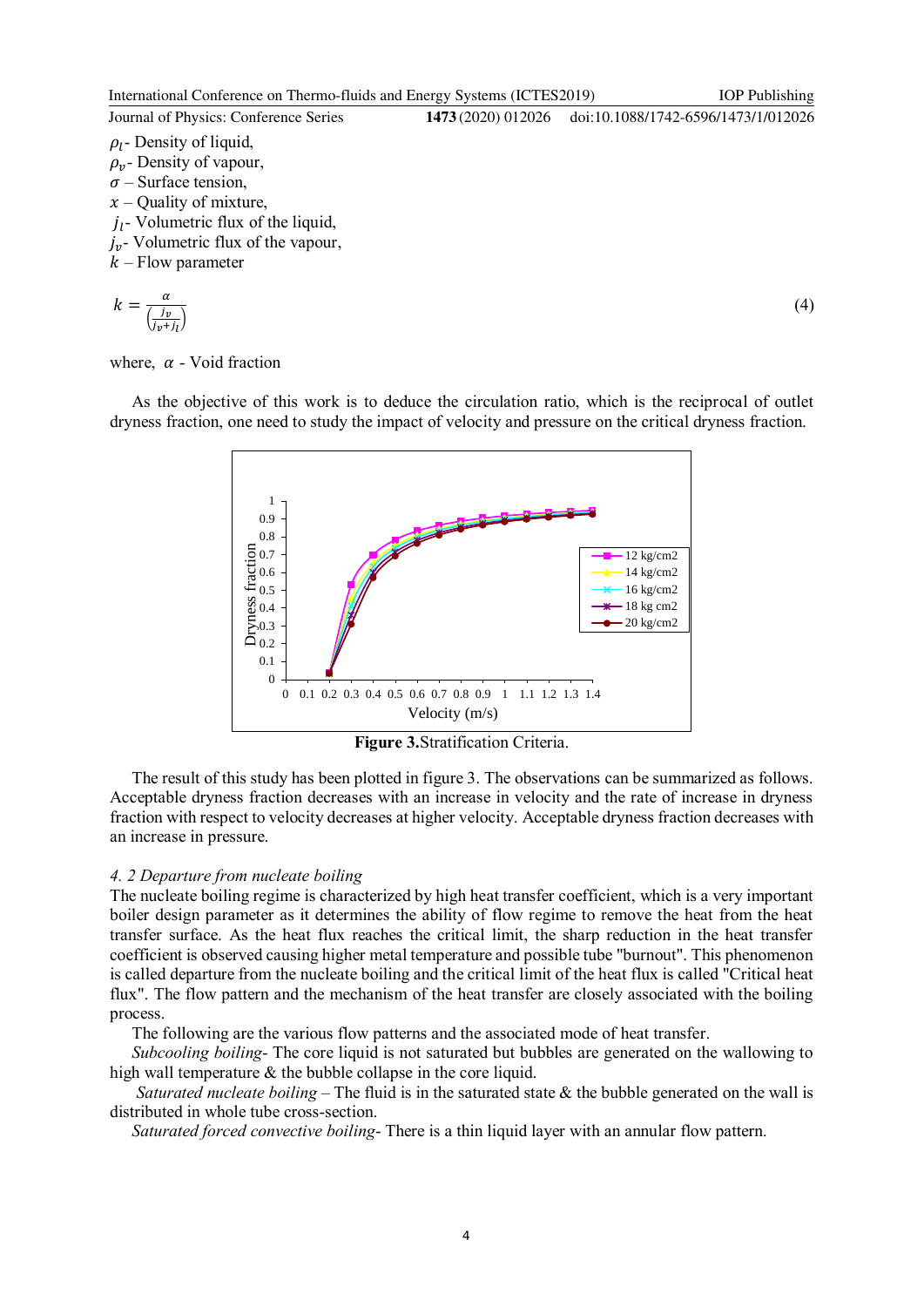Journal of Physics: Conference Series **1473** (2020) 012026 doi:10.1088/1742-6596/1473/1/012026

*Post dry out heat transfer* – the flow pattern is mist flow & most of the liquid is transferred from all surface to the steam, the droplets are heated by the superheated steam  $\&$  evaporation occurs on the droplet surface.

#### *4.2.1 Heat transfer in nucleate boiling*

Heat transfer performance is very high in the saturated nucleate boiling region and the saturated forced connective region because a liquid layer exists on the tube wall.

The following correlation (Schrock and Grossman) is used to calculate the heat transfer coefficient for both nucleates and forced convection boiling.

$$
h = 170 \frac{\lambda_l}{d} Re^{0.8} Pr^{1/3} \left\{ \frac{q}{GL} + 0.00015 \left( \frac{1}{X_{tt}} \right)^{0.66} \right\}
$$
 (5)

Where,

ℎ- Heat transfer coefficient,

 $\lambda_l$  - Characteristics dimension,

Re- Reynolds number

Pr- Prandtl number,

 $q$ - Heat flux,

 $G$ - Mass flux (kg/m<sup>2</sup>s),

- Latent heat of evaporation,

 $X_{tt}$  is the Martinelli parameter, which is a two-phase friction multiplier, can be expressed as follows.

$$
X_{tt} = \left(\frac{1-x}{x}\right)^{0.9} \left(\frac{\rho_l}{\rho_v}\right)^{0.5} \left(\frac{\mu_l}{\mu_v}\right)^{0.1} \tag{6}
$$

In equation 5 for the heat transfer coefficient, the first term shows the effect of nucleate boiling and the second term shows that of connective heat transfer. As per equation, in saturated nucleate boiling characterized by low steam quality region, the first term dominates and the heat transfer increases with heat flux.

At higher steam quality, the flow pattern shifts to forced convection boiling and the heat transfer increases with an increase in liquid velocity.

#### *4. 2. 2 Heat Transfer in post dry out region.*

The popular correlations available for the calculation of exit dryness fraction are empirical in nature. As per these correlations, exit dryness fraction is the strong function of heat flux. In ordinary steamgenerating tubes in the boiler in which the maximum heat flux is usually lower than  $4 \times 10^5$  W/m<sup>2</sup>, the value of dryness fraction is not practically affected by the heat flux. For such equipment, exit dryness fraction decreases with an increase in mass flux. This phenomenon can be mainly attributed to the increases shear force at the annular interface of liquid and steam causing an increased rate of droplet generation and disappearance of the liquid layer at higher mass flux.

The following correlation (Doroshchul and Nigmatulin) can be used for the calculation of exit dryness fraction.

$$
x_d = \left[0.0031 \frac{\sigma}{\vartheta_l(\rho_l - \rho_v)} \frac{(\rho_l)}{G} \right]^{1/2} \tag{7}
$$

Where,  $\sigma$ - Surface tension  $\vartheta_l$  - Kinematic viscosity  $\rho_l$  - Liquid density  $\rho_{\nu}$  - Vapour density

IOP Publishing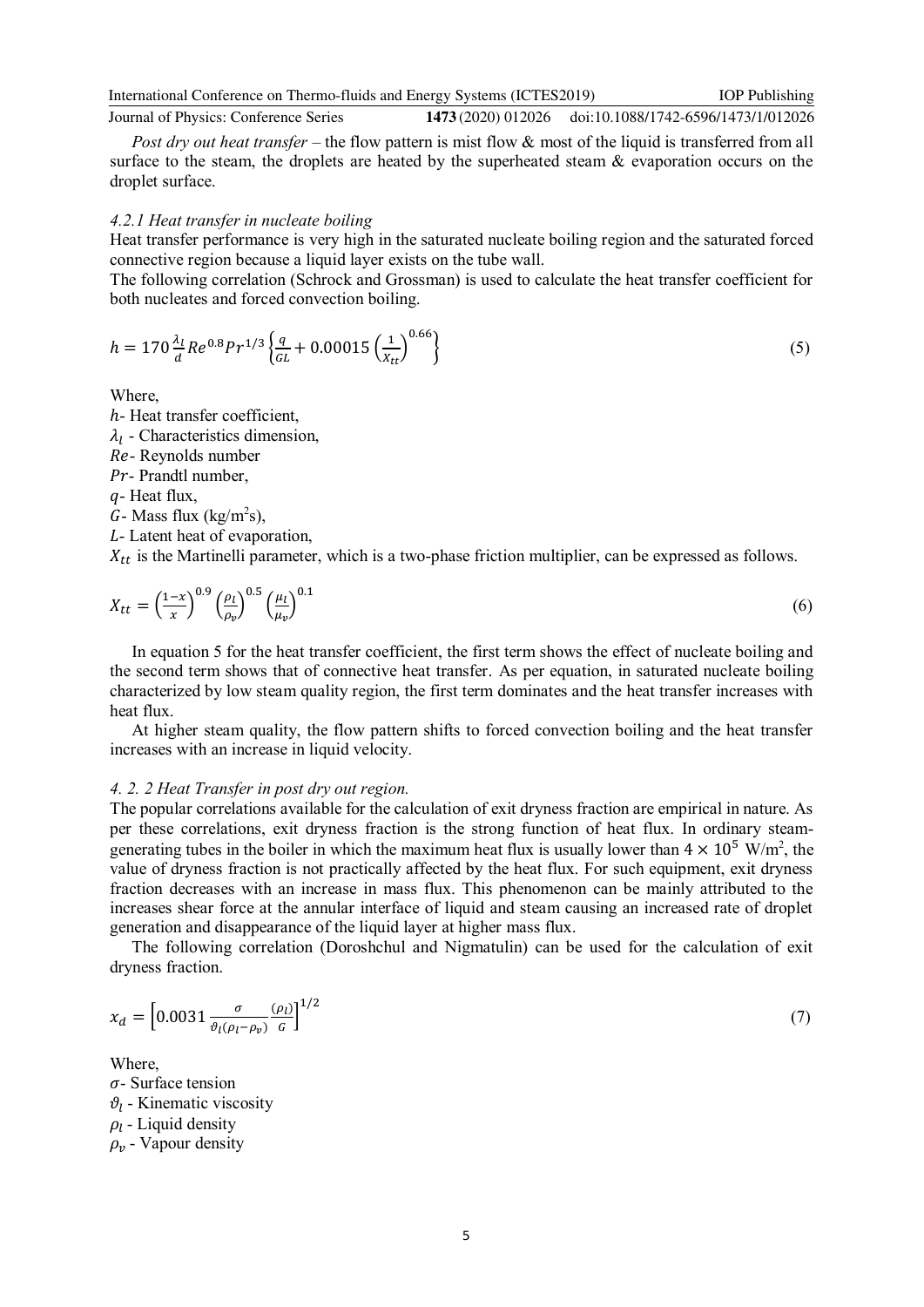Journal of Physics: Conference Series **1473** (2020) 012026 doi:10.1088/1742-6596/1473/1/012026

This correlation can be used to analyze the effect of mass flux and pressure on the exit dryness fraction.



**Figure 4.** Dryout quality.

This demonstrates that the exit dryness fraction decreases with an increase in mass velocity and pressure. The effect of mass velocity on the exit dryness fraction has been explained earlier. As the pressure increases, the Kinematic viscosity and the difference between liquid and gas density decrease causing the disappearance of the liquid layer from the interface area. Due to this effect, exit dryness fraction decreases with an increase in pressure.

As the dry out is a phenomenon related to the flow configuration the value of  $x_d$  is little affected by the heat flux, through the heat flux affected the distance to the dry-out point from the tube inlet. The wall temperature rise owing to the high-quality region called "burnout". But even if to dry out occurs at low heat flux conditions, physical burnout of the tube does not necessarily occur because of the small rise in the wall temperature.

#### *4. 3 Void fraction*

In two-phase flow, void fraction is defined as the ratio of the gas flow area to the total flow area. It is the function of the volume flow rates volumetric flux of the gas, volumetric flux of the liquid, liquid density, Vapour density & surface tension geometrical dimensional of channel & mass fluxes of the steam & water. In steam water two-phase flow, the properties of steam & water are the function pressure consequently the void fraction reduces to the function of mass fluxes, the steam quality  $\&$  the channel dimension.

According to smith's (1969) empirical formula for void fraction, Void fraction is the function of steam quality and the density ratio, which in turn is the function of pressure but independent of mass flow rate and channel dimension.

$$
\alpha = \left[1 + 0.4\frac{\rho_v}{\rho_l}\left(\frac{1-x}{x}\right) + 0.6\frac{\rho_v}{\rho_l}\left(\frac{1-x}{x}\right)\left\{\frac{\rho_l}{\rho_v} + 0.4\left(\frac{1-x}{x}\right)}{\frac{1}{1} + 0.4\left(\frac{1-x}{x}\right)}\right\}^{1/2}\right]^{-1} \tag{8}
$$

This correlation can be used to analyze the effect of dryness fraction on void fraction, which is an important parameter for the reliability consideration of steam generating equipment.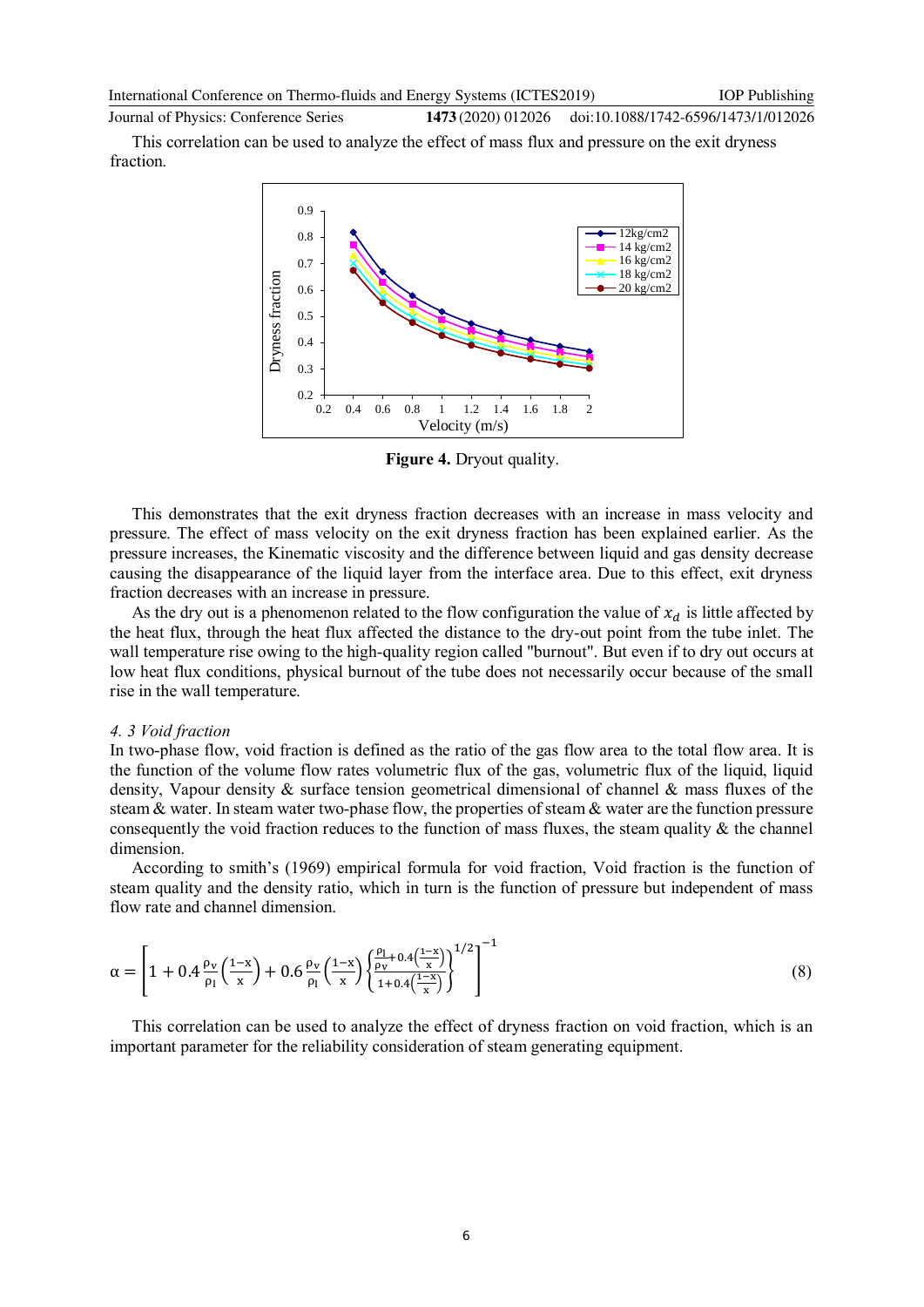Journal of Physics: Conference Series **1473** (2020) 012026

doi:10.1088/1742-6596/1473/1/012026



**Figure 5**.Void fraction Vs Dryness fraction

In the natural circulation boiler, void fraction is used as a design criterion. As per design norms, the void fraction at the exit of the tube should be less than 0.7. As the void fraction can be expressed as an exit dryness fraction, critical exit dryness fraction can be plotted as a function of pressure.



**Figure 6.** Effect of pressure on acceptable dryness fraction

This analysis demonstrates the effect of pressure on the acceptable dryness fraction as per void fraction criteria.

# **5. Conclusion**

The study can be used to deduce the design criteria for the design of natural circulation circuit of the boiler. The most important design aspect of the natural circulation circuit is to ensure a sufficient mass flux of circulating water to avoid burnout of evaporator tubes.

The following are the practical design considerations for a natural circulation boiler.

# *Circulation velocity:*

Circulation velocity is a very important design criterion for a horizontal tube or a tube with an upward inclination less than  $10^{\circ}$  to avoid phase stratification. This becomes more critical in the circuit having less circulation ratio or higher dryness fraction. The critical dryness fraction as a function of velocity and pressure has been plotted in the earlier section.

# *Void fraction:*

Void fraction is another important design criteria for natural circulation circuit design. As the void fraction is primarily function of the dryness fraction and pressure, acceptable dryness fraction can be deduced from the void fraction criteria. The acceptable value of dryness fraction has been plotted in the previous section. Acceptable dryness fraction has been also deduced from the departure from nucleate boiling criteria. As this dryness fraction is higher than the acceptable dryness fraction from the void fraction criteria.

The acceptable dryness fraction from void fraction criteria is considered as design norms.